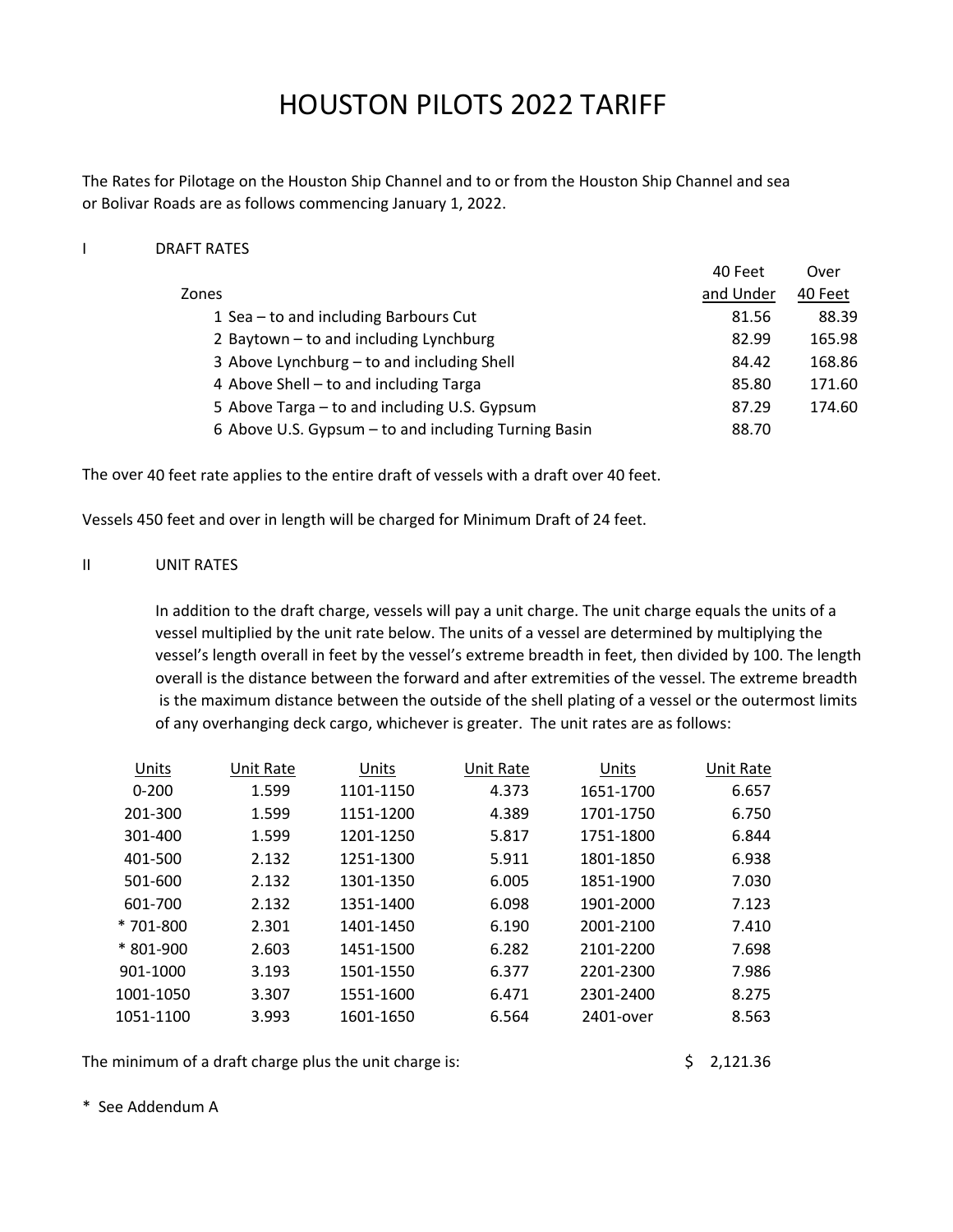#### III RATES FOR SHIFTING

Bayport is a transit and is not a shift. The charge for shifting is the total of a zone charge and a unit charge. A movement to or out of

The shifting zones are:

- 1 Barbours Cut to Baytown
- 2 Baytown to Lynchburg
- 3 Lynchburg to Shell
- 4 Shell to Targa
- 5 Targa to U.S. Gypsum
- 6 U.S Gypsum to the Turning Basin
- a. Shifting rate per zone

The charge based on zones for shifting depends on the number of zones the vessel is in during the shift, as follows:

| Confined to one zone | 1,252.00 |
|----------------------|----------|
| Using two zones      | 1,377.12 |
| Using three zones    | 1,502.32 |
| Using four zones     | 1,627.54 |
| Using five zones     | 1,752.73 |
| Using six zones      | 1,877.87 |

#### b. Unit shifting charge

Units are defined in Section II. The unit charge for shifting is the units multiplied by the following rate:

| Units     | Unit Rate                | Units     | Unit Rate | Units     | Unit Rate |
|-----------|--------------------------|-----------|-----------|-----------|-----------|
| $0 - 200$ | $\overline{\phantom{a}}$ | 701-800   | 2.003     | 1301-1400 | 3.985     |
| 201-300   | 0.336                    | 801-900   | 2.333     | 1401-1500 | 4.314     |
| 301-400   | 0.672                    | 901-1000  | 2.663     | 1501-1600 | 4.645     |
| 401-500   | 1.005                    | 1001-1110 | 2.993     | 1601-1700 | 4.974     |
| 501-600   | 1.335                    | 1101-1200 | 3.322     | 1701-1800 | 5.305     |
| 601-700   | 1.675                    | 1201-1300 | 3.655     | 1801-over | 5.637     |
|           |                          |           |           |           |           |

The minimum shifting charge is :  $\frac{1}{4}$  \$ 1,417.30

#### IV DEAD SHIPS

The charge for dead ships is double the regular pilotage charge or shifting charge.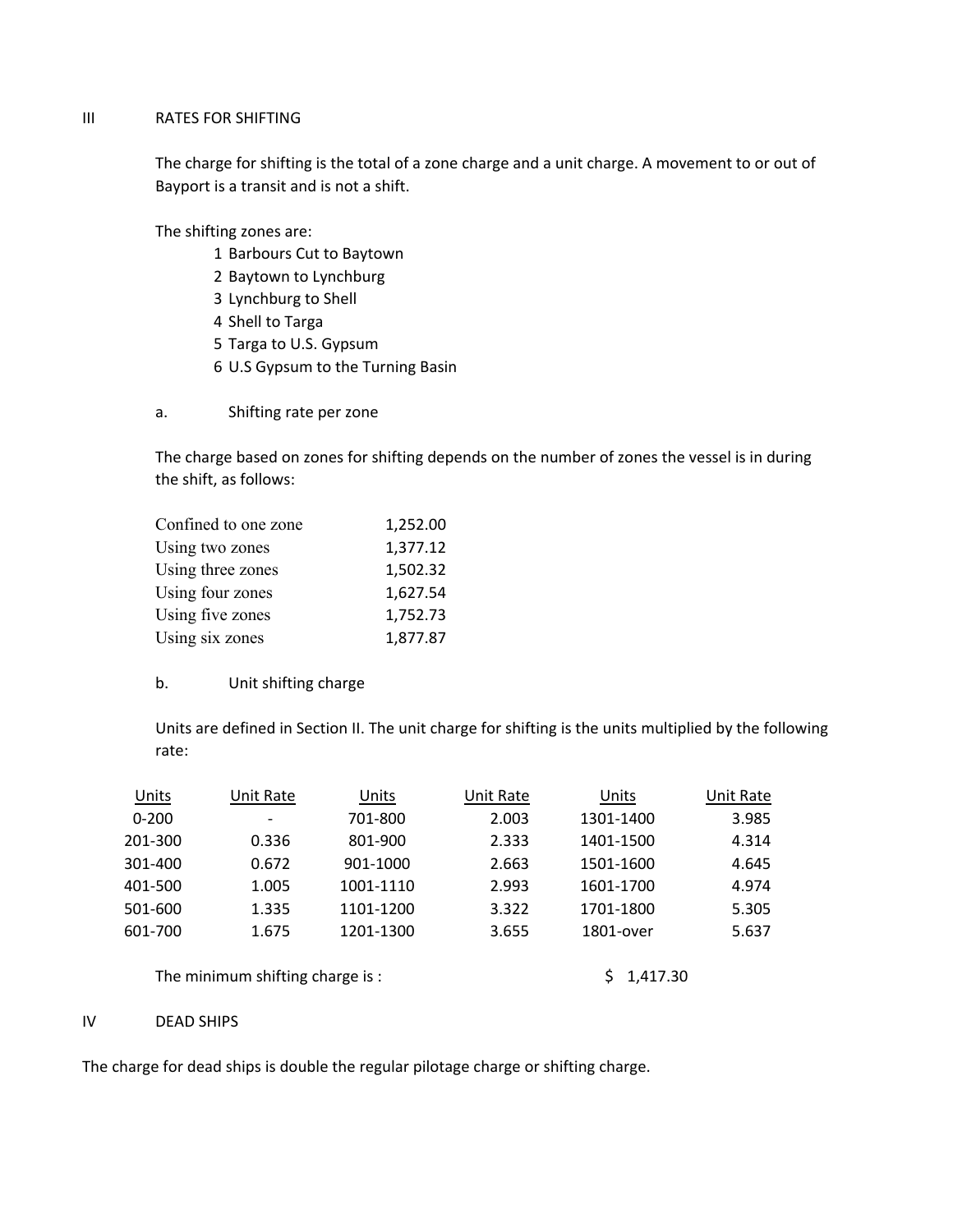#### V ANCHORAGE AT BOLIVAR ROADS

An anchorage fee is charged in addition to the regular pilotage fee for moving a ship from anchorage to port or from the port to anchorage; and is in addition to the regular pilotage fee for moving a ship from the sea buoy to anchorage in Bolivar Roads or from anchorage in Bolivar Roads to the sea buoy.

The anchorage fee is:  $\angle$  753.83

VI DETENTION

When a pilot is ordered but the vessel is not ready to be moved when ordered, the following charge will apply unless the delay is caused by weather.

| On Dock | After | 30 minutes | \$465.75 |
|---------|-------|------------|----------|
| On Bar  | After | 60 minutes | \$465.75 |

There is no detention or cancellation charge if the vessel is on an automatic order and the delay is attributable to a vessel occupying the intended berth.

#### VII CHARGE FOR FAILURE TO TIMELY DISCHARGE PILOT AND HOLDING CHARGES

The standard rate for holding a pilot other than failure to timely discharge a pilot is  $\lessgtr 465.75$ per hour or portion thereof.

Other than for weather, fog, or waiting on tugs, holding time will be billed to all vessels requiring a pilot to slow down or hold a vessel for any reason (dock availability, mechanical difficulties, traffic management delays associated with dredging, waterway construction projects, unexpected waterway closures, etc.).

Holding a pilot on the vessel during arrivals at the dock will result in the following charges:

| 0-35 minutes after first line  | \$ |          |
|--------------------------------|----|----------|
| 36-45 minutes after first line | \$ | 100.00   |
| 46-50 minutes after first line | \$ | 300.00   |
| 51-55 minutes after first line | \$ | 600.00   |
| 56-60 minutes after first line | \$ | 800.00   |
| 61-65 minutes after first line | \$ | 1,000.00 |
| 66-70 minutes after first line | \$ | 1,200.00 |
| 71-75 minutes after first line | \$ | 1,400.00 |
| 76-80 minutes after first line | Ś. | 1,600.00 |
| 81-85 minutes after first line | Ś  | 1,800.00 |
| >= 86 minutes after first line |    | 2.000.00 |

When vessels require over seven hours of transit time (boarding to first line; last line to pilot off), the holding rate applies in addition to normal pilotage fees.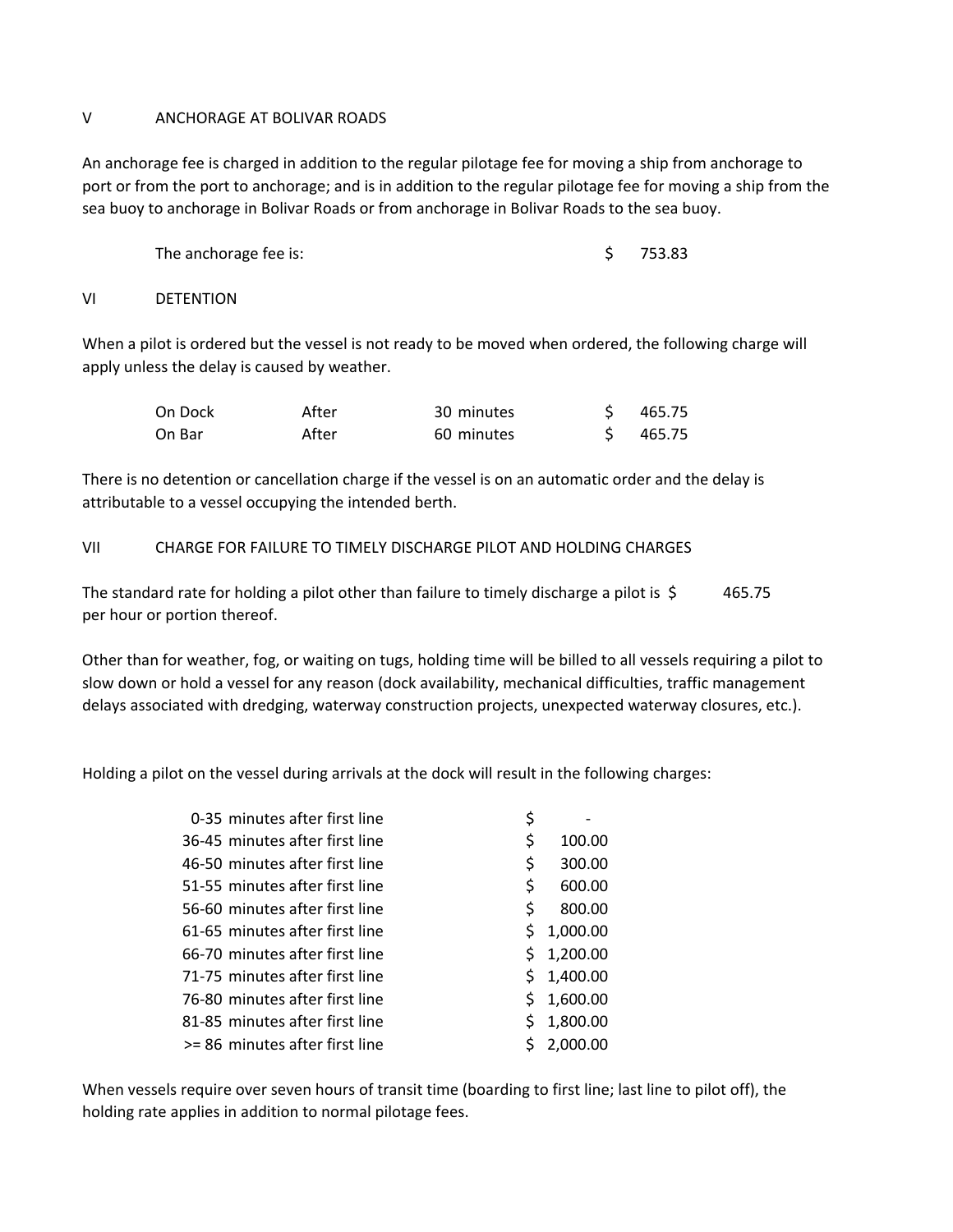# VIII CANCELLATIONS AND AUTOMATIC ORDERING

For those vessels electing automatic ordering at the beginning of a calendar quarter the charge is:

```
Per movement \sim 258.75
```
Vessels may opt in or out at the end of each quarter.

Requirements for, and procedures of, automatic ordering may be changed to improve efficiency and the utilization of pilot time.

Nonparticipating vessels are under no obligation to participate but will be subject to cancellation charges when a pilot is ordered and then the order is cancelled as follow:

| At Dock | 2 Hours<br>517.50 |  | 1 Hour<br>\$1,035.00 |
|---------|-------------------|--|----------------------|
| On Bar  | 4 Hours<br>776.25 |  | 2 Hour<br>1,552.50   |

# IX SPECIAL TARIFF CLAUSE

The rates for pilotage services for vessels of unusual size or construction or with unusual maneuvering characteristics, or with obstructed vision, or other services not covered in this tariff will be by specific agreement made before movement.

# X SECOND PILOT REQUIREMENTS

Requirements for two pilot jobs are specified in the Houston Pilot Navigational Safety Guidelines which are incorporated by reference. The rate for the second pilot is the same as the first.

XI PORT COMMUNICATIONS

| 235.00<br>A Port Communications fee will be charged for each movement as follows: |
|-----------------------------------------------------------------------------------|
|-----------------------------------------------------------------------------------|

XII TRANSPORTATION

The transportation charge will be adjusted each year based on actual fuel costs incurred for the preceding year. The fee for each move and each cancellation is as follows: \$ 103.06

XIII SHORT NOTICE CHARGE

If a vessel requests a move with less than 4 hours notice, there will be an additional charge for the move as follows:  $\sim$  238.05